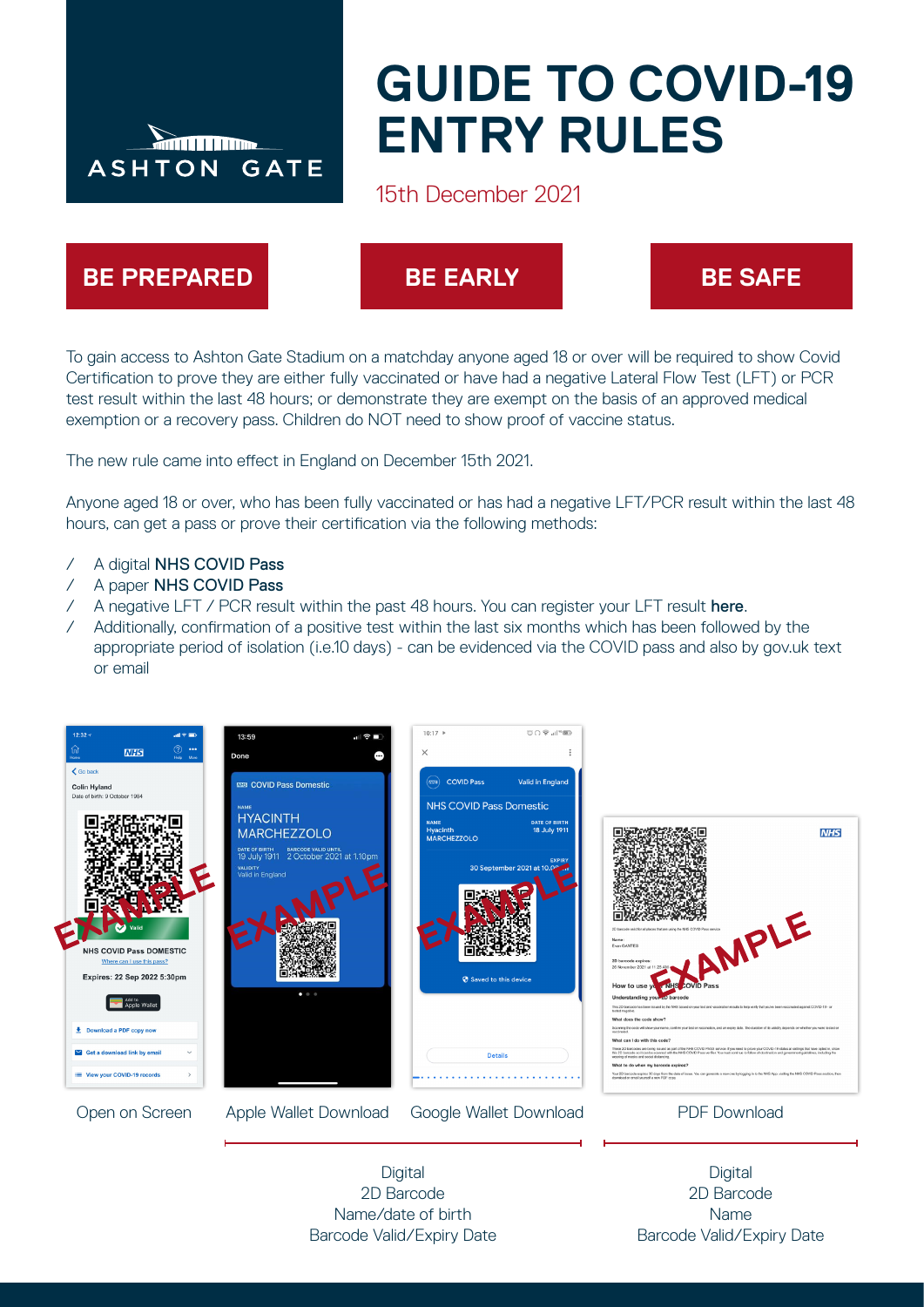# **1. HOW DO I GET MY PASS?**

Watch this short video on how to get your NHS digital Covid pass. [www.youtube.com/watch?v=hBqgM1h5D10](http://www.youtube.com/watch?v=hBqgM1h5D10)

The NHS Covid Pass is available digitally and can be downloaded to your phone, tablet or computer. You can print this out or save it to your digital wallet/documents.

#### **2. ONCE PROCESSED**

Your NHS Covid pass will be available on your phone, tablet or computer. The NHS Covid pass uses your NHS account to prove your vaccination status and your recent Coronavirus Test results.

Please note the NHS Covid Pass is only valid for 30 days, you will need to renew it.

#### **3. WHEN DO I NEED TO SHOW MY PASS?**

The NHS COVID pass needs to be shown when you are attending an event with more than 10,000 people, so that includes matchdays at Ashton Gate Stadium.

# **4. THE DIGITAL NHS COVID PASS EXPIRES EVERY 30 DAYS. DO I HAVE TO REFRESH THE BARCODE / PRINT EACH MONTH?**

The NHS COVID pass expires within 30 days of download; however, we advise that the pass is refreshed before the time of expiry. For the avoidance of doubt, it is the responsibility of the user to ensure that the Covid pass displayed is in date, at the time of presentation.

#### **5. WHERE IS THE NHS COVID PASS VALID?**

The NHS COVID pass is valid across the UK; therefore, it does not matter if it says 'Valid in England'. This is an acceptable NHS COVID pass in Wales also.

For clarity, all UK passes are valid within this digital NHS COVID pass.

If you live in Wales you can get your Covid pass here: [www.gov.wales/get-your-nhs-covid-pass](http://www.gov.wales/get-your-nhs-covid-pass)

#### **6. I HAVE HAD ONE VACCINATION. CAN I GET A PASS?**

No. The NHS COVID pass is only available to those who are fully vaccinated and have therefore had two vaccination doses.

#### **7. CAN I BRING A PRINTED COPY OF MY NHS COVID PASS?**

You can download a PDF of your **[digital COVID pass](https://www.nhs.uk/conditions/coronavirus-covid-19/covid-pass/)** or apply for a **[paper certification of vaccine](https://www.nhs.uk/conditions/coronavirus-covid-19/covid-pass/get-your-covid-pass-letter/)**. Please note the vaccination card issued at the time of your vaccination do NOT count as a COVID pass.

# **8. WHAT IF I DON'T HAVE PHONE SIGNAL AT THE STADIUM?**

You can prepare by downloading an electronic copy of the pass to your smartphone. You can also save an electronic copy of your pass to your electronic wallet. Alternatively, you can download and print a paper version and bring this to the stadium with you. Again, this responsibility lies with yourself. You can also "screenshot" the pass and save it to your photos on your smartphone.

#### **9. I DON'T HAVE A MOBILE PHONE OR THE TECHNICAL KNOW - HOW TO GET MY DIGITAL COVID PASS ON MY PHONE. WHAT CAN I DO?**

You can request a paper COVID pass by ringing the NHS 119 helpline. You can request a paper COVID pass if:

/ You have had a full course (two) of the COVID-19 vaccine (you should wait 5 days after your final dose before requesting it)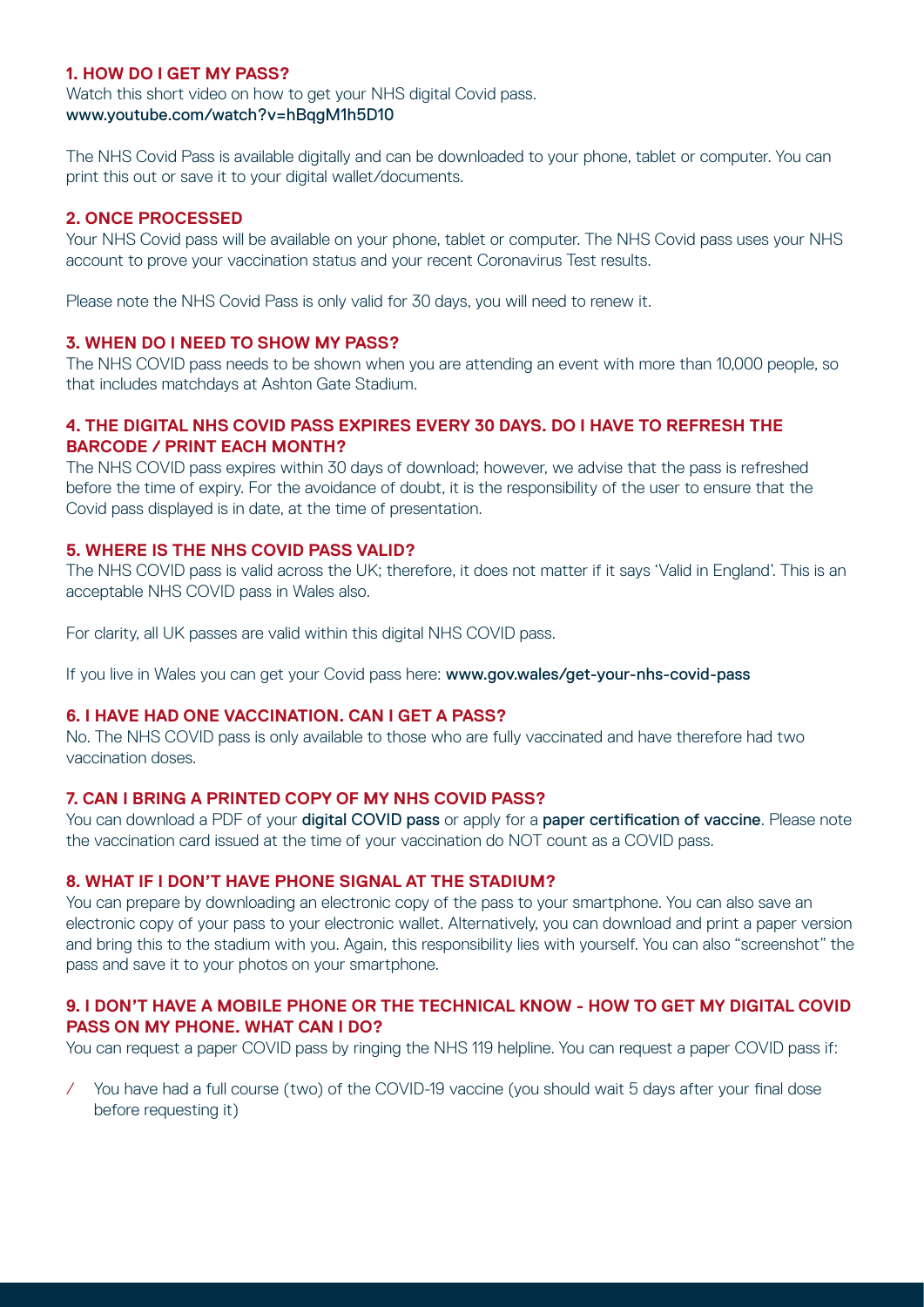#### **10. MY PAPER COPY DIDN'T ARRIVE IN TIME. HOW CAN I COME TO THE GAME?**

If you have not yet received your paper copy of your NHS COVID pass, you can download the digital NHS COVID pass as detailed above. Alternatively, you are able to take a LFT or PCR test 48 hours in advance of kick-off. For you to attend, the result must be negative, and you must register this result with the NHS, following the instructions provided in the LFT kit. You can register your result here: [www.gov.uk/report-covid19-result](http://www.gov.uk/report-covid19-result)

#### **11. I AM NOT VACCINATED. HOW CAN I COME TO THE GAME?**

Persons who are not vaccinated must show proof of a valid negative LFT or PCR test taken within 48 hours of the match kick-off.

#### **12. WHERE CAN I ORDER LATERAL FLOW TESTS?**

You can order lateral flow test kits from [www.gov.uk/order-coronavirus-rapid-lateral-flow-tests](http://www.gov.uk/order-coronavirus-rapid-lateral-flow-tests) or by calling 119 or by collecting from your pharmacy.

#### You must report your result via [www.gov.uk/report-covid19-result](http://www.gov.uk/report-covid19-result)

You'll then be sent confirmation via text or email as requested during the application. See below illustration for what this looks like.

# **13. SHOULD I BRING THE PHYSICAL TEST WITH ME?**

NO. This is not proof of a negative result. You must complete the test and record your result by either:

- / Visiting the NHS website [www.gov.uk/report-covid19-result](http://www.gov.uk/report-covid19-result)
- / Calling 119 between the hours of 7am and 11pm (open daily).

You will then receive a text message/email which looks like this:



This is the proof of a negative result and the only acceptable form (relating to the negative Lateral Flow Test).

Showing the negative LFT kit itself is NOT an acceptable form of an NHS COVID pass. Do not bring the actual test kit to the stadium.

#### **14. I HAVE TAKEN A LFT TEST AND IT HAS RETURNED AS POSITIVE. WHAT DO I DO?** DO NOT ATTEND THE STADIUM.

You must record the results with the NHS, as per the steps above. You are then required to self-isolate immediately and get a PCR test to confirm your result. More information is available here: www.nhs.uk/ conditions/coronavirus-covid-19/testing/test-results/positive-test-result/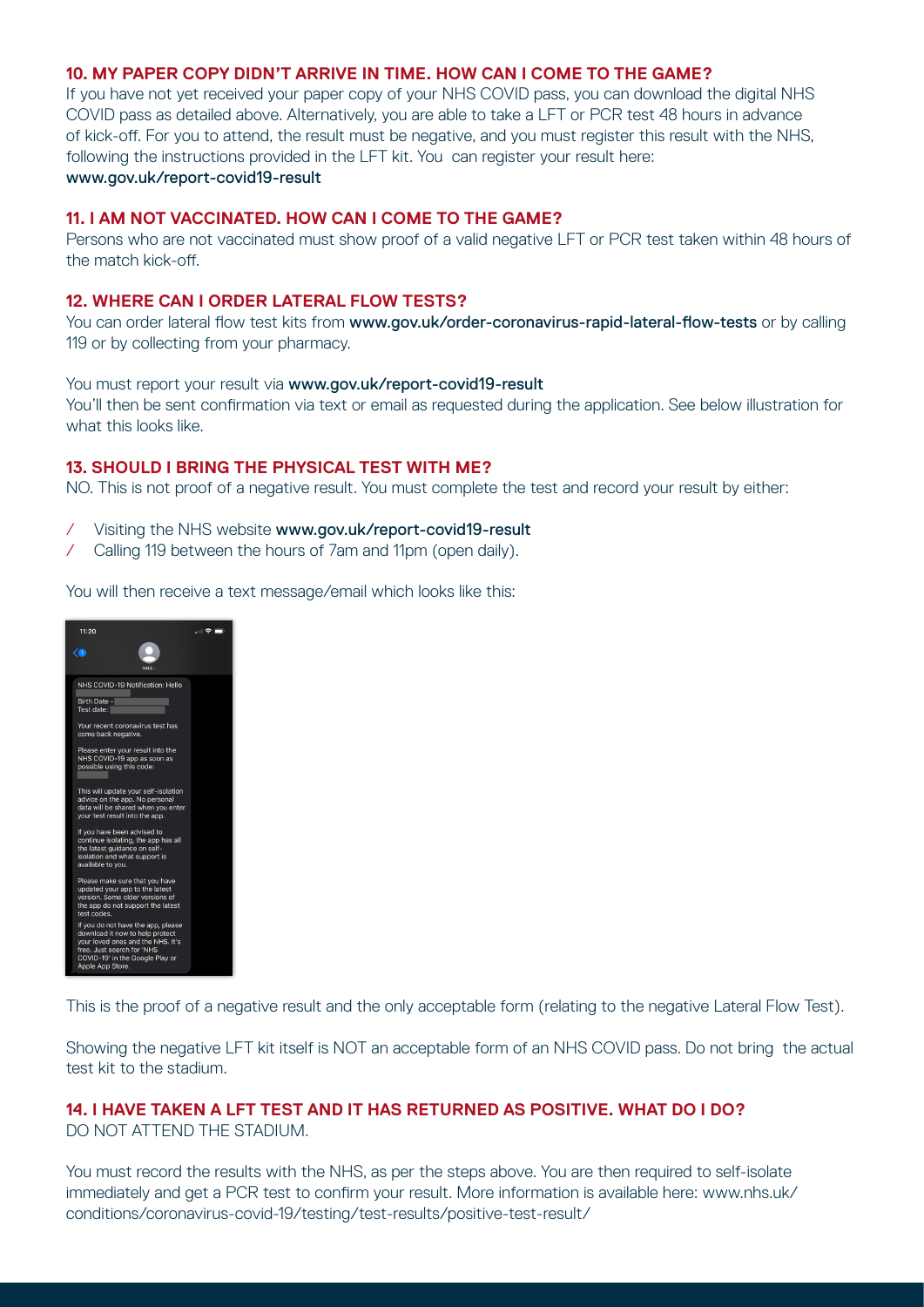# **15. WHERE WILL MY NHS COVID PASS BE CHECKED?**

Prior to you arriving at the turnstile, your pass will be checked by our staff. We request that you have your NHS COVID pass and your ticket to hand, ready for inspection. In order to help us get all fans into the stadium as efficiently as possible please arrive prepared with your Covid Pass or proof of a LFT/PCR ready to display. We advise that you save a photo of your Covid Certification to your smartphone photos and/or download it to your electronic wallet/documents folders. This will prevent any issue with wifi connectivity or if the NHS App should crash.

# **16. I AM 17, DO I NEED TO PROVE A NEGATIVE LATERAL FLOW TEST RESULT?**

No. The legislation only applies to those aged 18 and over.

#### **17. I WAS VACCINATED OUTSIDE OF THE UK. WHAT SHOULD I DO?**

You need to get proof of vaccination from the country where you were vaccinated. Certificates from EU, Australia, Canada, Hong Kong, Malaysia, New Zealand, USA, EFTA (and European microstates of Andorra, Monaco, San Marino and Vatican City State), Albania, Antigua and Barbuda, Bahamas, Bangladesh, Barbados, Bahrain, Bosnia and Herzegovina, Brazil, Brunei, Chile, Colombia, Dominica, Egypt, Georgia, Ghana, Grenada, Israel, India, Indonesia, Jamaica, Japan, Jordan, Kenya, Kosovo, Kuwait, , Maldives, Moldova, Montenegro, Morocco, Namibia, Nigeria, North Macedonia, Oman, Pakistan, Philippines, Qatar, Saudi Arabia, Serbia, Singapore, South Africa, South Korea, St Kitts and Nevis , St Lucia, St Vincent and the Grenadines, Taiwan, Thailand, Turkey, Ukraine, United Arab Emirates (UAE) are acceptable. Anyone who was vaccinated in countries not listed above will need to provide proof of a negative LFT/PCR taken with 48 hours of matchday kick-off.

Please check here for the latest approved vaccination programmes: [www.gov.uk/guidance/countries-with-approved-covid-19-vaccination-programmes-and-proof-of](http://www.gov.uk/guidance/countries-with-approved-covid-19-vaccination-programmes-and-proof-of-vaccination)[vaccination](http://www.gov.uk/guidance/countries-with-approved-covid-19-vaccination-programmes-and-proof-of-vaccination)

#### **18. CAN I USE MY PAPER VACCINATION RECORD/CARD AS MY NHS COVID PASS?**

No. This is not an acceptable COVID pass as determined by the Government. This is a stipulation from the Government and for the avoidance of doubt, the only forms COVID passes are those shown above.

# **19. ALTHOUGH I AM UNDER 18, I DON'T HAVE ANY ID TO PROVE THIS.**

If challenged, please inform stadium personnel of your age. If required Stadium data will be checked and admittance will be granted.

# **20. I HAVE SEASON TICKETS FOR MY FAMILY AND FRIENDS, BUT THEY ARE ALL IN MY NAME. WILL THEY BE ABLE TO GAIN ENTRY?**

The name on your ticket does not need to match the NHS COVID pass. We accept that some fans purchase multiple tickets on behalf of others.

# **21. I HAVE A MEDICAL EXEMPTION WHICH HAS MEANT THAT I AM NOT VACCINATED, WHAT SHOULD I DO?**

If you are exempt from vaccination and or testing, it should show in your NHS Covid Pass via your GP surgery. If it doesn't you will need to contact the NHS helpline of 119 or your doctor's surgery to be able to get proof of your exemption.

# **22. SOMEONE IN MY HOUSEHOLD HAS TESTED POSITIVE FOR COVID BUT MY TEST CAME BACK AS NEGATIVE, CAN I COME TO THE GAME?**

Rules around isolation may change at any moment so please check the Government website here for the latest rules:

# [www.nhs.uk/conditions/coronavirus-covid-19/self-isolation-and-treatment/when-to-self-isolate-and](http://www.nhs.uk/conditions/coronavirus-covid-19/self-isolation-and-treatment/when-to-self-isolate-and- what-to-do/)[what-to-do/](http://www.nhs.uk/conditions/coronavirus-covid-19/self-isolation-and-treatment/when-to-self-isolate-and- what-to-do/)

And here:

[www.nhs.uk/conditions/coronavirus-covid-19/self-isolation-and-treatment/if-youre-told-to-self-isolate](http://www.nhs.uk/conditions/coronavirus-covid-19/self-isolation-and-treatment/if-youre-told-to-self-isolate- by-nhs-test-and-trace-or-the-covid-19-app/)[by-nhs-test-and-trace-or-the-covid-19-app/](http://www.nhs.uk/conditions/coronavirus-covid-19/self-isolation-and-treatment/if-youre-told-to-self-isolate- by-nhs-test-and-trace-or-the-covid-19-app/)